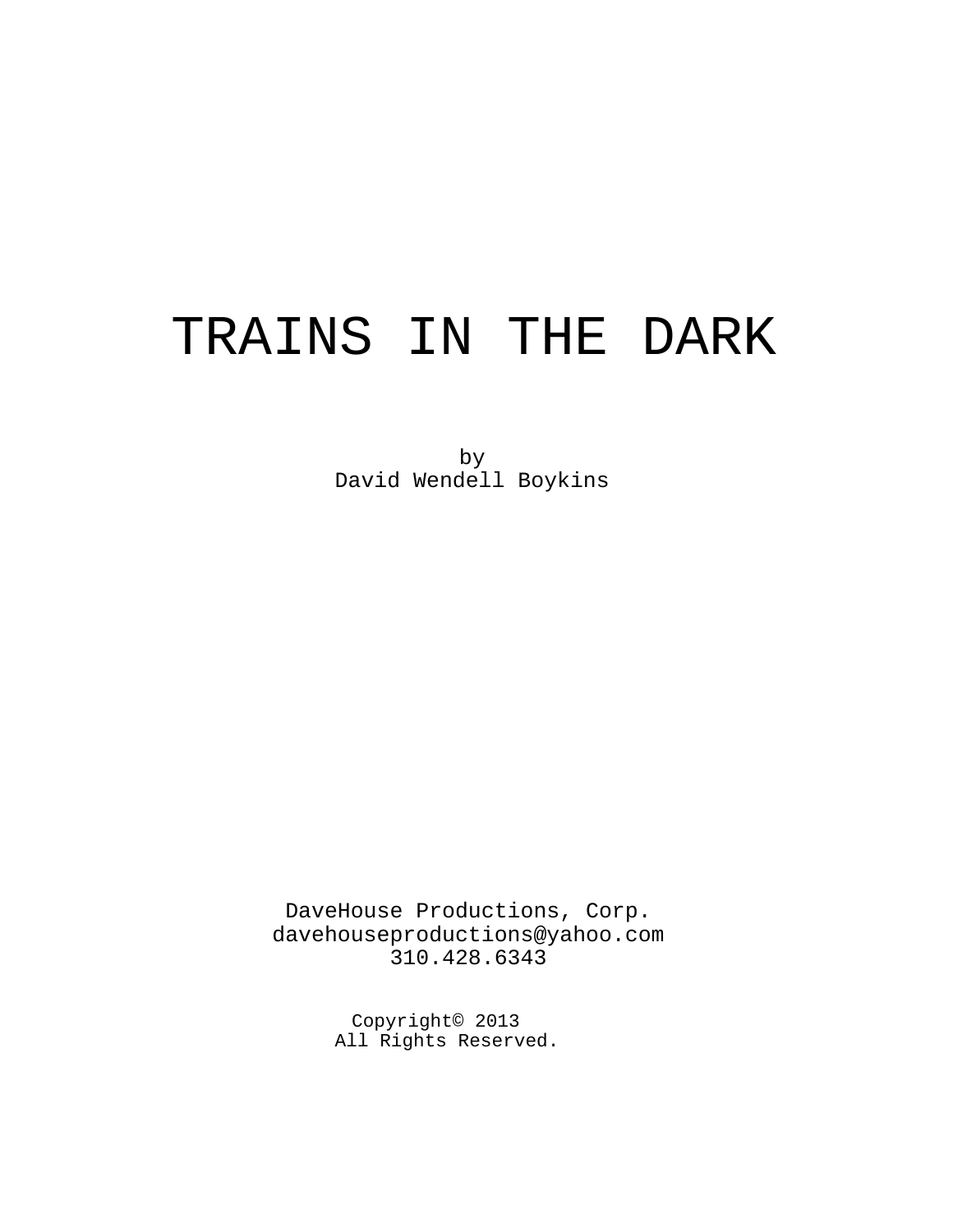#### 1 EXT. OLD HOUSE -- NIGHT 1

ROLAND "ROLO" WILLIAMS, (17) makes his way up to the porch. He's carrying a bag of food and a soda.

#### 2 INT. OLD HOUSE - LIVING ROOM -- NIGHT 2

The living room is gloomy and in disarray. The TV is playing Jerry Springer reruns.

Push deeper into the living room. JUJU STAN (40's) is passed out on the sofa. His foot up on the end table where a framed photo of a family - husband, wife and two boys. One's a teenager the other boy is nine.

The eyes of NATHAN WILLIAMS (9) looking at the sleeping face of his mother, MELINDA WILLIAMS (35-40), as she also rests on the sofa.

Juju Stan grumbles a profanity as he fights with his dream's demons. Nathan looks at him with hate in his eyes. Then his gaze rests again on his mother's sleeping eyes.

## 3 INT. OLD HOUSE - LIVING ROOM -- CONTINUOUS 3

Rolo enters the house to see Nathan crouched down in front of their mother.

> ROLO What are you doing up?

NATHAN I couldn't sleep. I'm hungry.

Rolo throws the bag of food to Nathan.

ROLO Leave her alone. Let her sleep.

Nathan leans back but doesn't stop looking at her.

ROLO (CONT'D) Nathan. Take your food to the room.

Nathan gets up and walks to the back, down the hall and into the room.

Rolo takes the cover that's partially covering his mother and pulls it over her shoulders.

4 INT. OLD HOUSE - BOY'S BEDROOM -- CONTINUOUS 4

Nathan is eating his burger and fries as Rolo enters the bedroom. Rolo notices a letter beginning with, "Dear Daddy" on Nathan's bed.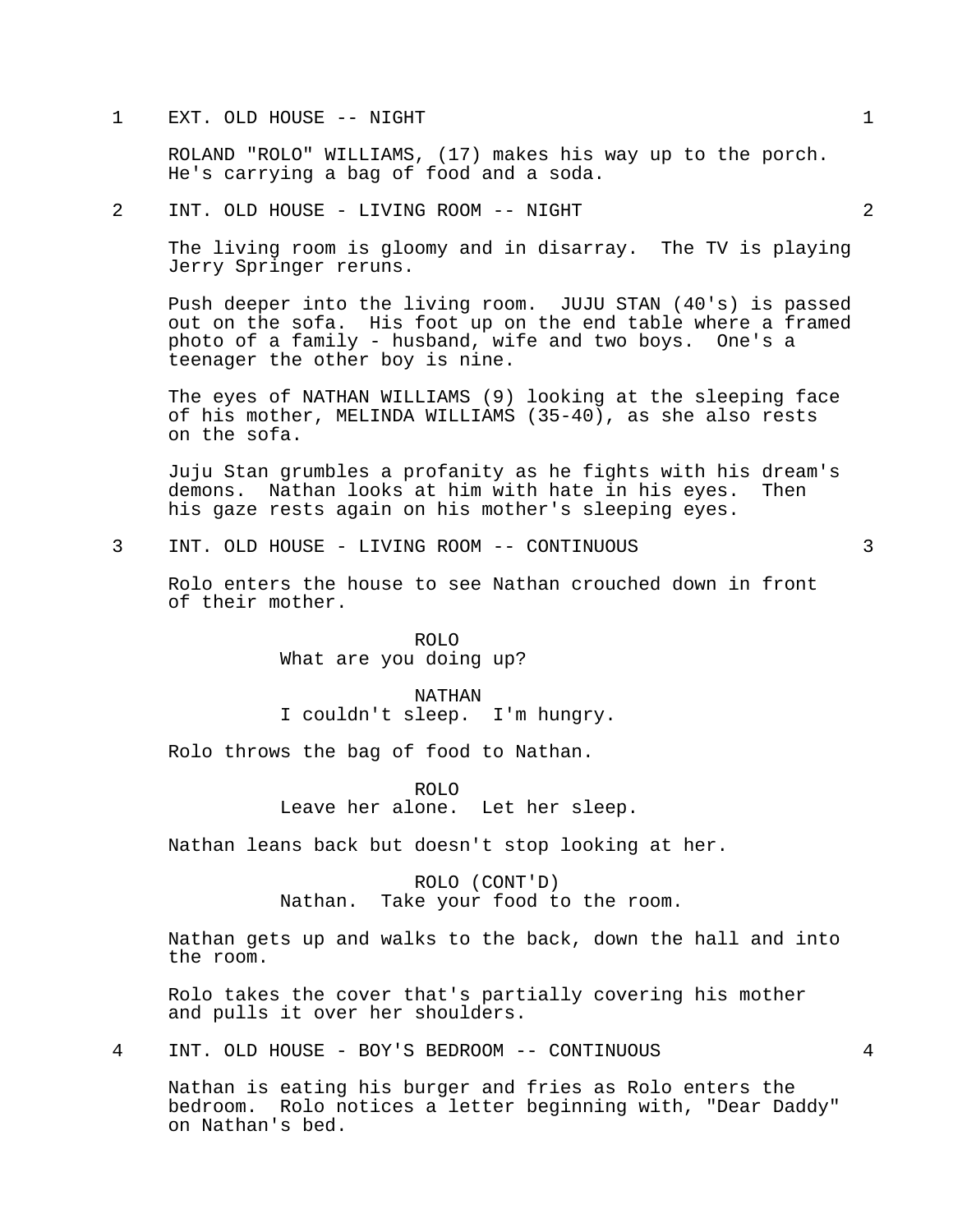He hands Nathan his soda, picks up the letter and quickly reads it with concern in his eye. He tosses the letter back on the bed and begins to take off his work clothes.

> ROLO What you do in school today?

> > NATHAN

We had astronomy today.

ROLO

Oh yeah?

NATHAN Yeah. When he said, Milky Way, I thought he was talking about the candy bar.

They both laugh.

ROLO You gotta stay focused in class, dude. That's how you're gonna be able to get out of here, man.

NATHAN

I know.

ROLO You could learn to be a pilot. Or an astronaut!

NATHAN Come on, Rolo. I can't be a pilot.

ROLO

Why not?

NATHAN You ever seen a black pilot?

ROLO You ever heard of the Tuskegee Airmen?

NATHAN

No.

ROLO They were black pilots in World War II.

NATHAN

Nah-uh.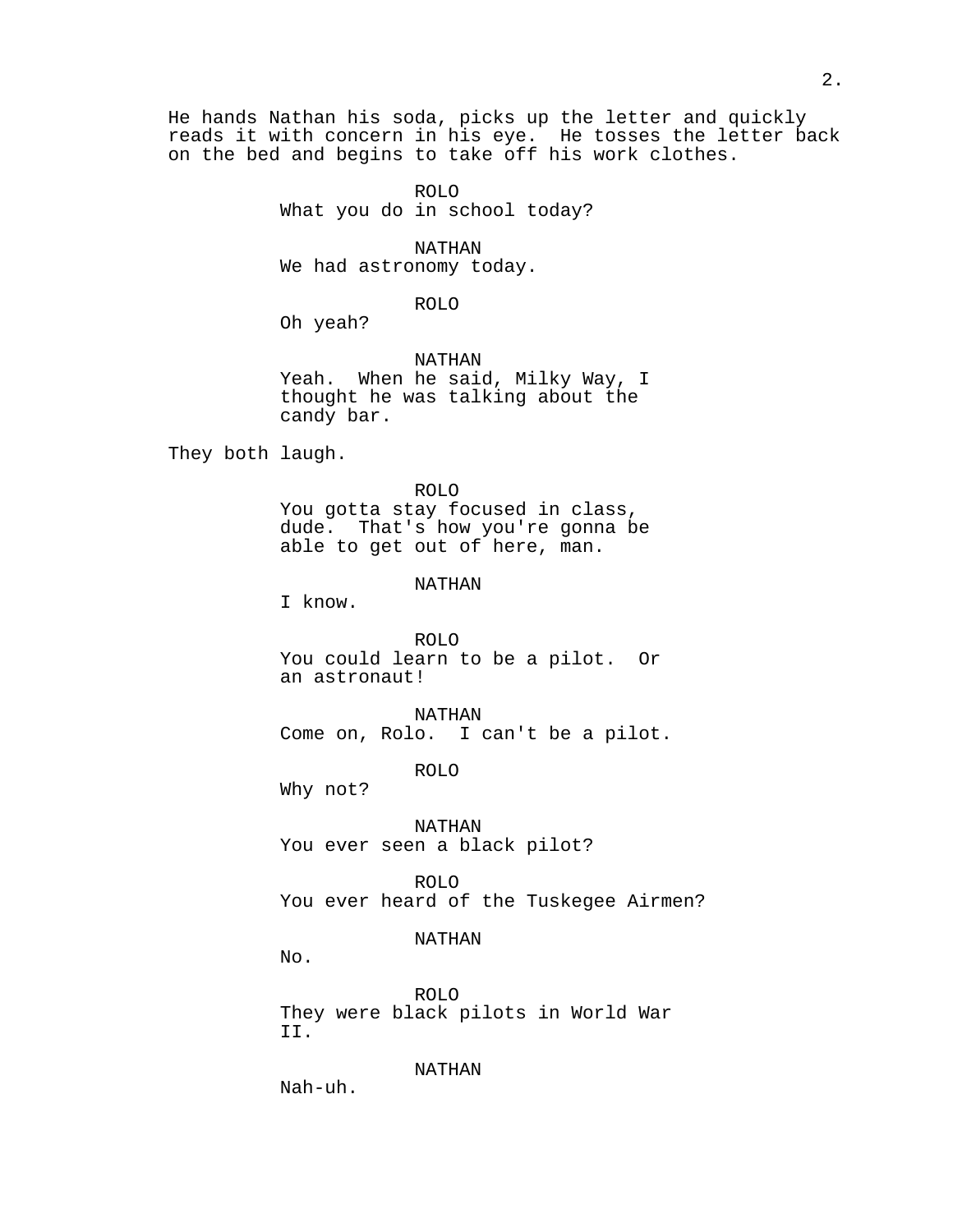ROLO Uh-huh. They were good too. Even the white boys wanted to fly with them. There are even black astronauts!

#### NATHAN

Really?

### ROLO

When you go to school tomorrow, ask your teacher about Guion Bluford, or Ronald McNair, or Frederick Gregory. They all were black and they all went into space! Ask your teacher.

NATHAN I want to go to Pluto!

ROLO You better bring a coat.

Nathan laughs.

NATHAN You coming too?

ROLO You think I'm gonna let you leave me here?!!

Rolo tickles his brother and they laugh. Just then...

JUJU STAN (O.S.) Y'all shut the fuck up!

The pleasant moment has been extinguished. Like the joy was sucked right out of them.

ROLO

Come on, now. Go back to bed. Tomorrow's a school day.

Rolo sits on the floor against the wall and more thoroughly reads the letter.

NATHAN

Ro?

ROLO

What up?

NATHAN How long is he gonna be here?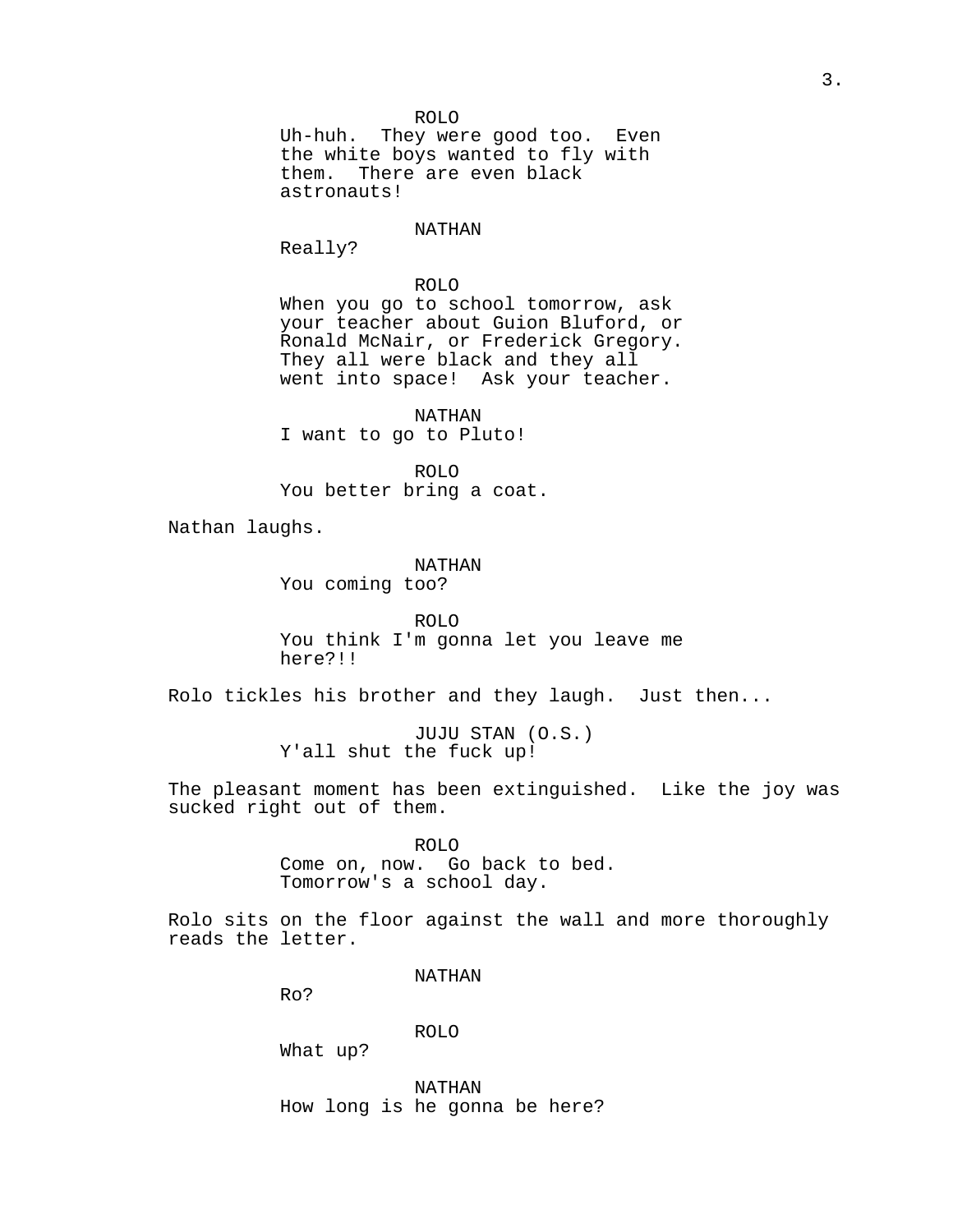Not long. I promise.

Nathan closes his eyes. Rolo is concerned for his younger brother.

5 INT. OLD HOUSE - BOY'S BEDROOM -- MORNING 5

The boys are sleeping when Rolo hears a sound. He opens his eyes. The sound comes again. He looks towards the window.

Rolo gets up and looks out. BASE (17) is outside wearing a jacket. Rolo opens the window.

> BASE Come on, mutha fucka! Let's go.

ROLO Do you know what time it is, Man?

BASE Time to get up and make this money! You know that early bird shit! Come on, man.

ROLO I can't, Man. Gotta walk my brother to school. And I gotta job!

BASE Fuck a job, man! Come on!

ROLO I'll catch up with you after I take Nathan to school.

BASE

At the spot.

ROLO

Cool.

Base leaves. Rolo exhales and closes the curtain.

6 INT. OLD HOUSE - LIVING ROOM -- LATER 6

Nathan and Rolo exit their room and approach Melinda as if to ask her something. Rolo has the letter addressed to Earl Williams in his hand and Nathan in tow. We see feet, an end table with a crack pipe on it.

> JUJU STAN (O.S.) Fuck you want?

Silence. Nathan tucks in a little closer to his brother.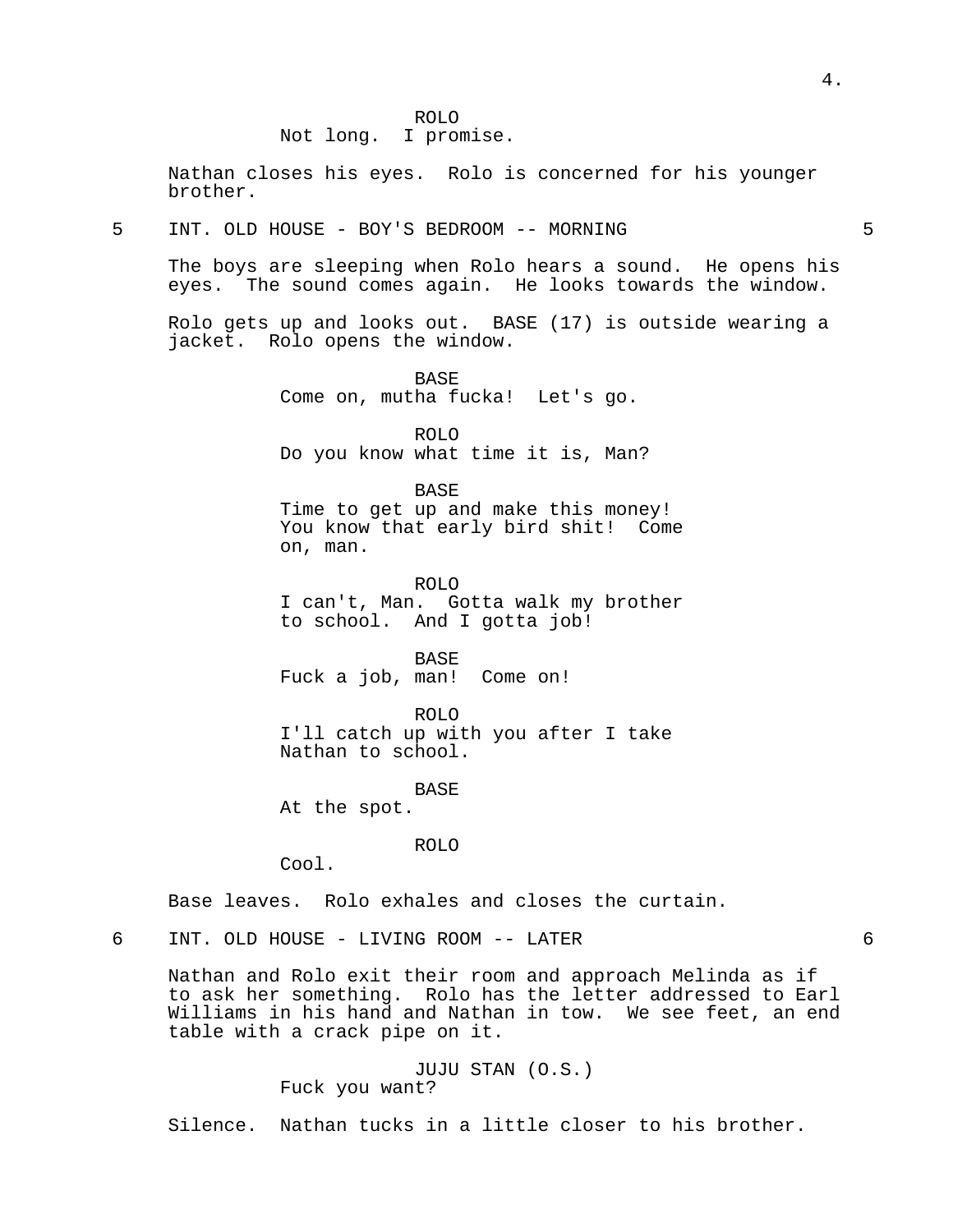JUJU STAN (CONT'D) Say something, mutha fucka! Stupid little...! Juju Stan walks to the kitchen, bumping into Rolo on the way. Melinda's hand picks up the crack-pipe. Rolo pushes Nathan towards the door. MELINDA (O.S.) What is that in your hand? The boys stop but don't speak. MELINDA (CONT'D) (To Nathan) I'm tired of you mailin' ya Daddy letters. Earl don't give a shit about us. The crackle of the burning narcotic and the sucking of smoke as she's hitting the pipe. MELINDA (CONT'D) If he did, you'd a seen the nigga by now. JUJU STAN (O.S.) I can't find a fucking thang in this dirty ass kitchen! MELINDA It's time you started understanding that. Rolo leaves. MELINDA (CONT'D) He don't love you no more. 7 EXT. OLD HOUSE -- CONTINUOUS 7 Rolo and Nathan walk out of the house. Next door on the porch is MA ROSA (60's) NATHAN Hey Ma Rosa! MA ROSA Hey Nathan. (to Rolo) You tell that hoodlum friend of yours that I almost shot his ass this morning.

She taps her side indicating the weapon she's carrying.